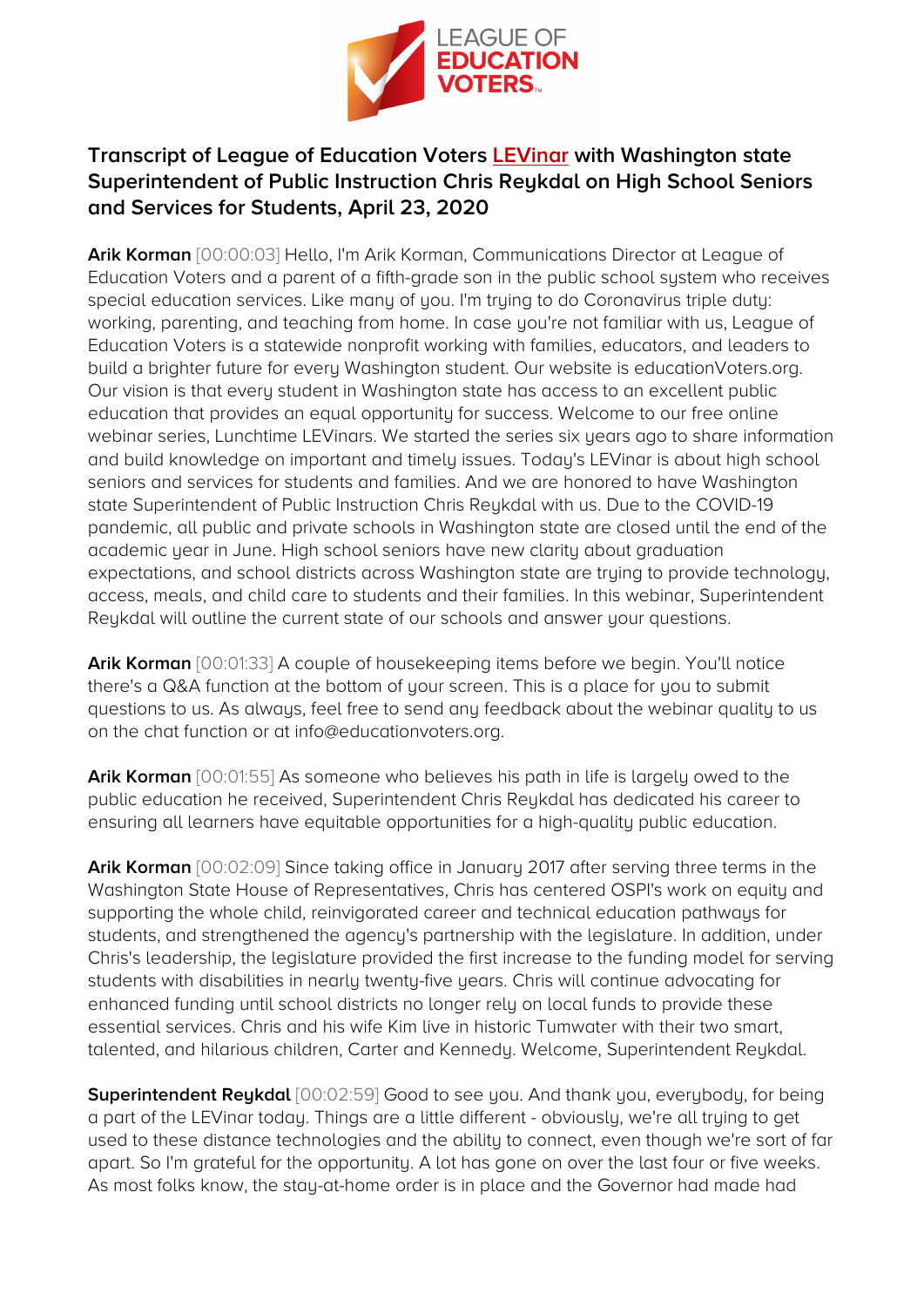made a determination to close our schools for the rest of the school year. There are about 40 states now that have closed for the rest of the year. All states are closed now, but about 40 for the rest of the year. We understand there about 1.6 billion children around the planet right now, not in their traditional learning models. That's about fifty-three million U.S. students. And obviously our 1.2 million public and private school students in the state of Washington. So one of the first things I get from a lot of folks is: we are losing ground and what happens and how do we catch up? And I always tell folks we are losing ground compared to where we want to be, but relative to other states and around the rest of the planet, we're hanging right in there. And in fact, I would say our continuous learning expectation, combined with the fact that we got engaged pretty fast on this, gives me pretty high confidence that we actually are developing a model that has higher expectations than a lot of the other states around the country. We're a local control state for sure. And we want to balance that and try to do the best we can to push. And still, a lot of the decisions to be local aren't so local that we couldn't make this decision to move forward. There are states around the country whose state OSPI offices simply said to their local communities, some of whom are run through county governments, "You decide. Keep learning. Don't learn. It's your choice. You make all the decisions." And we tried to find a little better balance.

**Superintendent Reykdal** [00:04:43] Just quickly on nutrition. We're serving about 300,000 meals a day right now. Normally, we would serve about for a little over 400,000 meals to free or reduced-price lunch students. So we know that a lot of kids are at home. And since many other parents are at home, they're taking the opportunity to just be a little more selfsustaining. But the ability to get to these families and most vulnerable ones has been really impressive by our districts. We are open. We've opened up about 5,000 childcare slots statewide and not all of those are filled, but we think there'll be added pressure to do that as the stay-at-home order gets a little more flexible. More and more parents will demand child care options. So we definitely want to keep those slots available to everyone.

**Superintendent Reykdal** [00:05:26] Another thing that we've been obviously trying to focus on here is our high school seniors. They don't have the luxury of time that a lot of our students do to make up work and to think about how they might engage differently this fall and beyond. They really need their momentum. So every district has engaged their seniors. They've built, if you will, a plan for each of them. They've checked in on their High School and Beyond Plan. They understand where they are in terms of credits in any local grad requirements. Districts are in-parallel doing three things. They are making sure that their students continue to get access to learning as seniors so they get their credits and their obligations met. They're looking at their own local grad requirements because we still have districts that do senior projects or portfolios or some other things, and districts have a lot of flexibility to waive those or to flex those up. And then the third thing that's available to seniors, of course, is assuming they work hard in that they continue to build momentum. There is a waiver available to them and our State Board of Education has worked really hard to put that in place. It's an authority they got right at the end of the legislative session that's in place. Lots of districts have already applied for that waiver. The district will receive the waiver and then the district will make decisions locally to apply that or not to seniors. So they can graduate on time. The data looks interestingly like a normal year. I know nothing about this is normal and we're at a distance and all that. But every year we have most of our seniors who are in really good shape by this time. They certainly need that last semester or trimester to finish out their credit requirements. But there's always some seniors who make it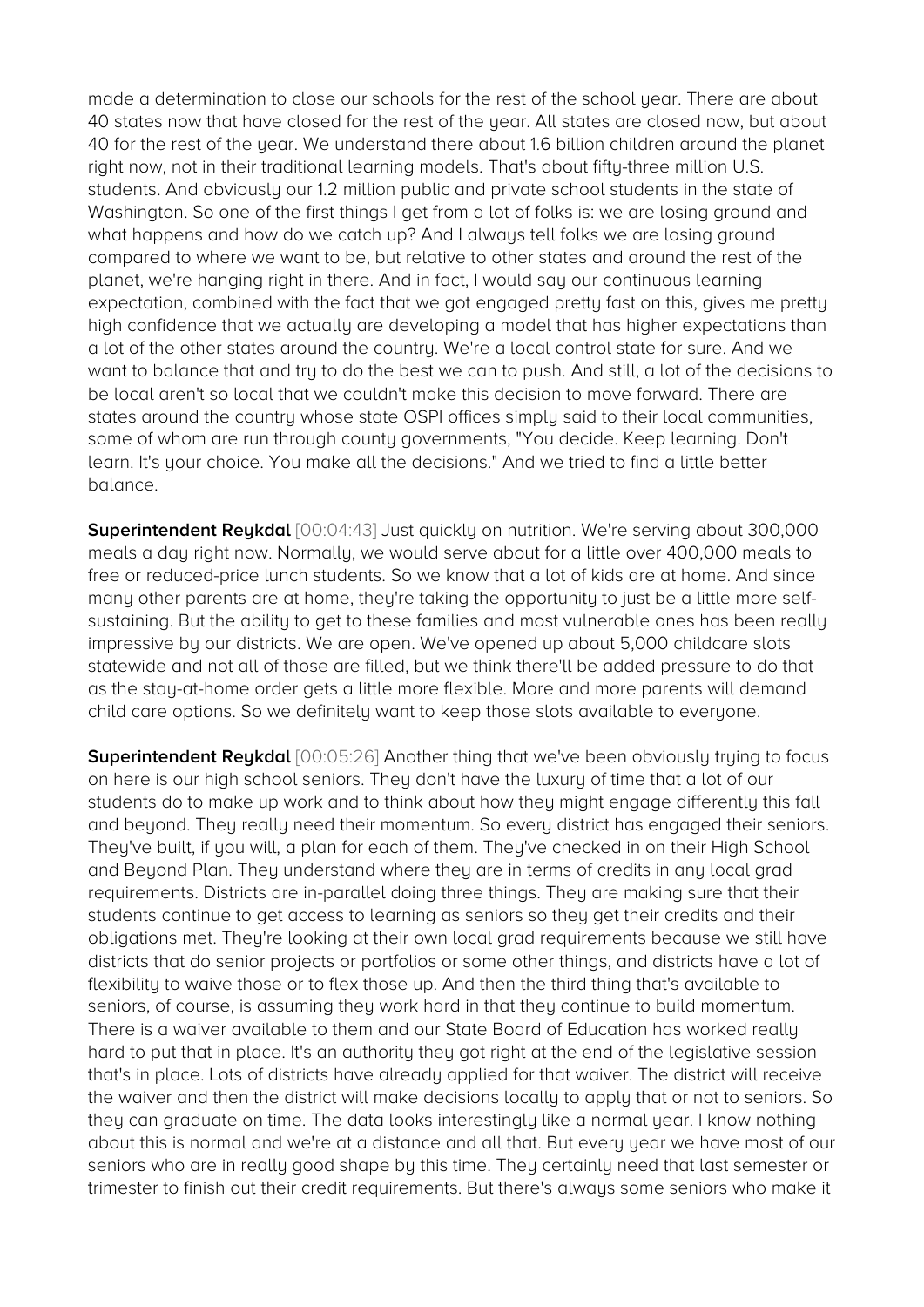a little scary at the end and have to get some work done in a real hurry. And there's definitely that scenario right now. But the connectivity to them has been quite good statewide. The planning is going quite well. We're gonna graduate our students. That's the bottom line. We're gonna graduate them. And there'll be some like every year who need additional support over the summer. They didn't quite get to that credit requirement. Most of those will get the support of the waiver if they really need it. And again, a few more might need a little more support over the summer. So that's a good news story. The tough part is we don't really have relief from our proclamation about being in our building safely for learning or for recreation. And that means graduation ceremonies continue to be a low, low probability face-to-face. So I really want to be clear about that. The Governor still hasn't totally ruled it out. We're working with him about what the science and the epidemiology says about the curve, of course. What might be in order in terms of his stay-at-home order? What kind of relief might be there? But people are planning lots of virtual graduations around the state right now. And if you've got a senior or know someone who you want to honor in that, I would definitely encourage you to reach out to those folks. This isn't a normal time and they're losing some really important rituals that mean a lot for some of our families. So I think districts will do the best they can to connect and try to make a pretty meaningful experience at the end. But it would be awesome if you'd reach out to a senior that you know and just wish them well and tell them to keep learning. This is not a time to slack off. Senioritis has been real for a hundred thirty years in Washington, and this of all years is probably one where they really want to be diligent, checking in with counselors and teachers and just triple checking. I have my credits. Do I have my local requirements? Do I have everything else? And I know we'll get over the hurdle.

**Superintendent Reykdal** [00:08:52] The last thing I want to make clear in terms of our guidance is we didn't anticipate needing to change any grading policies as this all cranked up four weeks ago. But we've got a lot of feedback from around the state that there were really inconsistent policies out there. Our districts historically have had the authority to make a lot of their own decisions about grading. The state, however, that being OSPI, is one of the places in law where it's really clear that we do have the authority to say what a meaningful credit is and to set the framework for our high school transcripts. And so, once we got feedback from districts that they wanted a little shape around that, we went on a big soul-searching mission with superintendents and principals and students and parents. And we've asked for feedback through multiple channels. And it's been really, really amazing to hear the feedback. The bad news is there wasn't a ton of consensus. There are people who see inequities in grading systems of pass-fail systems. There are all kinds of opinions about this. And it's one of the strange things where I think every time I read it, I said, well, I agree with that. And somebody had just an opposite opinion. Say, I pretty much agree with that, too. I guess what I would encourage everyone to think about is how inequitable our system was when we started before COVID-19, whether it was dependence on technology, a growing number of expectations of our students that they connected, submit electronically, and be engaged electronically, all the way to grading systems where a fifty-nine-point-nine means you may not graduate, but one-tenth of one percent more and you get a credit for a class and you get to move on. The arbitrary nature of grades has always been a struggle, and our state is one trying to push to standards-based. So we want to know what students know. We want to figure out how they can demonstrate their knowledge and whether they'll have success in their next step. That's the way we've been moving. But the grading systems tend to hang behind that. I want to thank on this broadcast here our higher ed partners. They've worked really, really hard to try to give counsel to our high school seniors, juniors,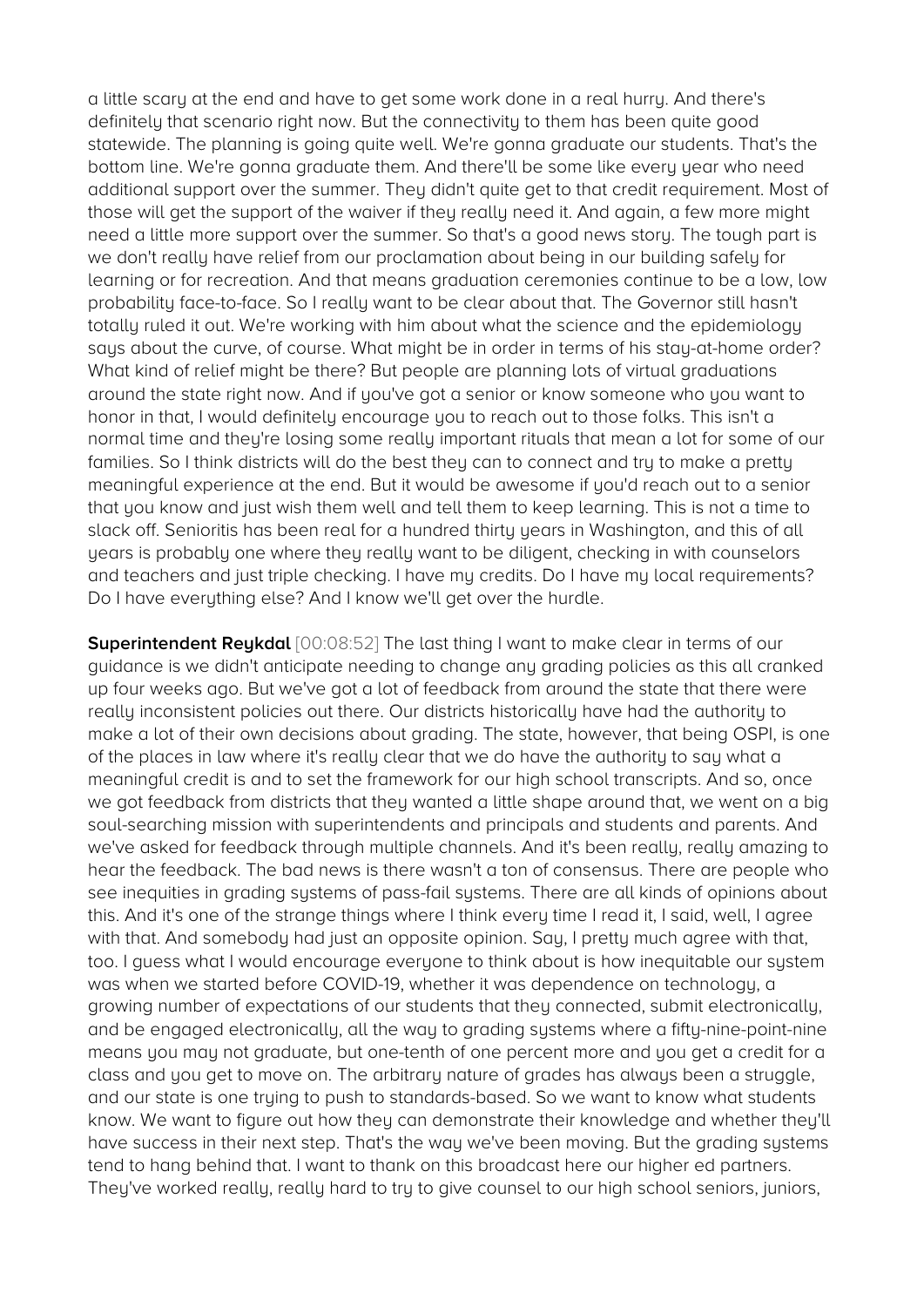and our students. They've been clear that they're gonna be incredibly flexible with admissions coming in for resident undergraduates. But they were also really honest that they can't speak for out-of-state institutions. They can't speak for the military scholarship organizations. A host of other decisions get made around student grades. So that's why I made the decision to produce guidance to our system that we will continue to grade. A couple of caveats on that. Every student will have a chance to improve their grade from where they were when the closure began. No student will be allowed to receive an F. There'll be no F grades, no failing grades, and no deterioration to GPA as a result of failing grades. Districts still get to choose that scale, though. They can choose an A to D scale, an A to C, an A to B, or an A scale with an incomplete as the real option for students who don't feel they met standard or their teachers don't feel they met standards. And then our districts have a responsibility to then create a learning plan for that student. Again, our seniors, we need to focus on them because they don't get another chance. But for all of our other students, they'll get pretty good engagement to make sure they get that credit. The incomplete will not impact GPAs - it will not be calculated into GPAs. Again, there are great arguments on every side of what is equitable and what is not. We felt that a pass/fail or pass/no-credit system - we really examined it and looked at the research - was not a very equitable system that treats a student who's really accelerating in an A exactly the same as a student who is not proficient, but is still sort of barely passing a class. Probably a true pass/no-credit system was likely to result in a lot of folks just getting a P and they weren't necessarily ready to move to the next step. And so there was no expectation for continuous engagement. So again, nothing perfect about this. And there are definitely downsides to everything. But we thought a better framework should come together, more consistency and opportunity for students to express themselves through the grading system we have - no harm to them in their future endeavors, no Fs, no backsliding. And everybody will have a denotion - there'll be a note on the high school transcript for this period. And that was Higher Ed's idea. They really wanted us to do that. So did a lot of folks in the business community. They said, "Mark this moment, because three and four years from now when some ninth-grader is trying to get into college and somebody sees an Algebra 1 or a geometry class on that transcript, they're going to want to remember what the environment was at this time."

**Superintendent Reykdal** [00:13:21] So that's some of the big chunks of guidance we've given out. I'm really proud of our system for stepping up. It's been hard. It's been challenging. There are still technology access issues for sure. But generally speaking, we think about three-quarters or more students have connectivity. It's not always highest quality, but that's part of the deployment that districts are doing and we're doing to get hotspots and devices in the hands of students and also get the private sector to help us with more connectivity. So that's what I know for now as a baseline. Let's get to those questions and we'll rapid-fire these for as many as we can get through.

**Arik Korman** [00:13:54] Great. Thank you so much, Superintendent Reukdal. All right, this is your opportunity to submit questions to us. No question is too basic. There is a Q&A function at the bottom of your screen, and that is where you can type in your questions. Superintendent Reykdal, the first question is about equity and student supports. What should the state and districts be doing to anticipate increased dropout rates and measure for learning inequities as a result of the COVID-19 school closures?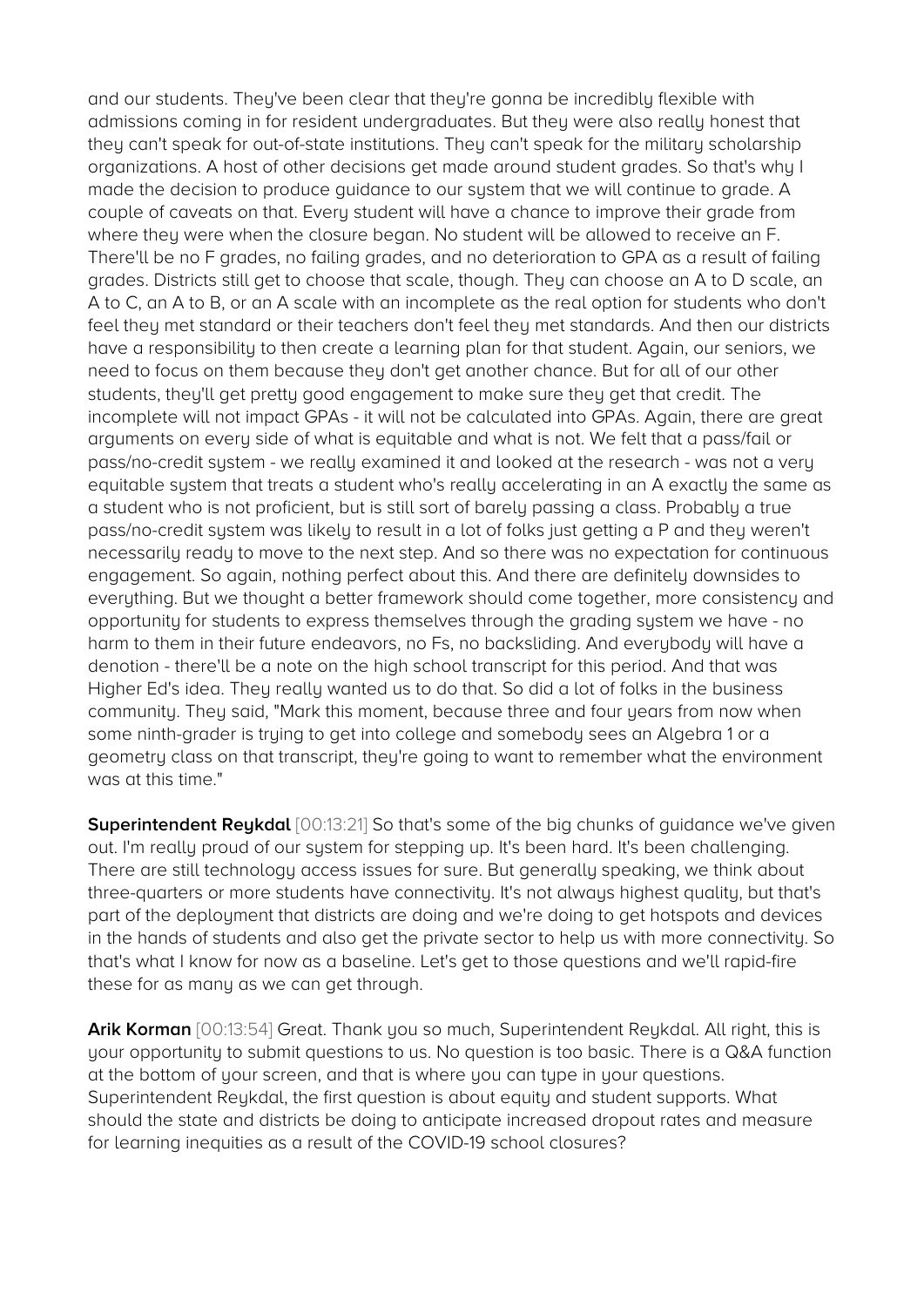**Superintendent Reykdal** [00:14:23] Yeah, I definitely wouldn't presuppose higher dropout rates, but definitely the disconnect becomes a real, real concern right here. So that's why districts are really focusing on seniors to make sure they get supports, but they're really reaching out to every family and really understanding what's your situation, what's your circumstance, how complex is it for you to engage in the learning? The reach-out right now and the connection with families is so important, so that they understand there's a bridge from this moment to next year. There's an opportunity right now to engage in continuous learning as much as it can be challenging. So that's one thing. And then, you know, we do have targeted dollars for some of our student groups who really need extra support. Districts are being really intentional with those dollars now. There is federal money coming very soon. It's not a ton. It's a probably a 1.3 or 1.4 percent addition to our state budget. And it's really flexible.

**Superintendent Reykdal** [00:15:15] So districts who didn't feel they had the connections that they wanted that need extra supports for students, maybe even get them access to technology or Wi-Fi or maybe get really intensive on IEPs for students with disabilities or services. Those districts will get a lot of flexibility with that. And it's driven by Title 1 formulas, but it's not limited to that expenditure. It can be on really anything COVID-related or response related.

Arik Korman  $[00:15:41]$  I have a question about the federal stimulus money specifically, which is: how will you prioritize? And is there a way to ensure that that money is spent on students most impacted by the closures and opportunity gaps distributed equitably and going directly to address student needs?

**Superintendent Reykdal** [00:15:58] Yeah, 90 percent of the money is required to go out by the Title One formula, so it definitely has a focus on high poverty communities. That's a really good first step in terms of a priority for sure districts. They'll get a lot of discretion. So the federal government, the U.S. Department of Education, along with Congress, has definitely made a clear interpretation that this is really a wide-open opportunity. But there will be some guidance around it and we'll probably write additional framework around it at OSPI so that as districts draw down those resources and then expend them, that we have a really good understanding of what they purchased, what was their target, what was their focus and what student groups were they trying to make gains with. We'll have a pretty good framework for that so that, as this thing progresses and certainly by the end, we'll have a really good sense of how that went. Again, it's two hundred million dollars and we spend 15 billion a year right now. So it's not going to move the world. But boy, for some places, it's going to be a big deal.

**Arik Korman** [00:16:53] Right. Thank you so much. The next question is about special education. What do you recommend parents do if their school district does not formally address special education? And if they've tried reaching out to their district, yet received no real answers and/or getting the runaround?

**Superintendent Reykdal** [00:17:09] Well, our districts have been guided consistently through this that there are no waivers or exemptions from laws around FAPE (Free and Appropriate Public Education), around IDEA (Individuals with Disabilities Education Act). Our students with disabilities have a positive civil right to have those IEPs followed. But we also recognize right now some of those services are going to be really challenging. So we told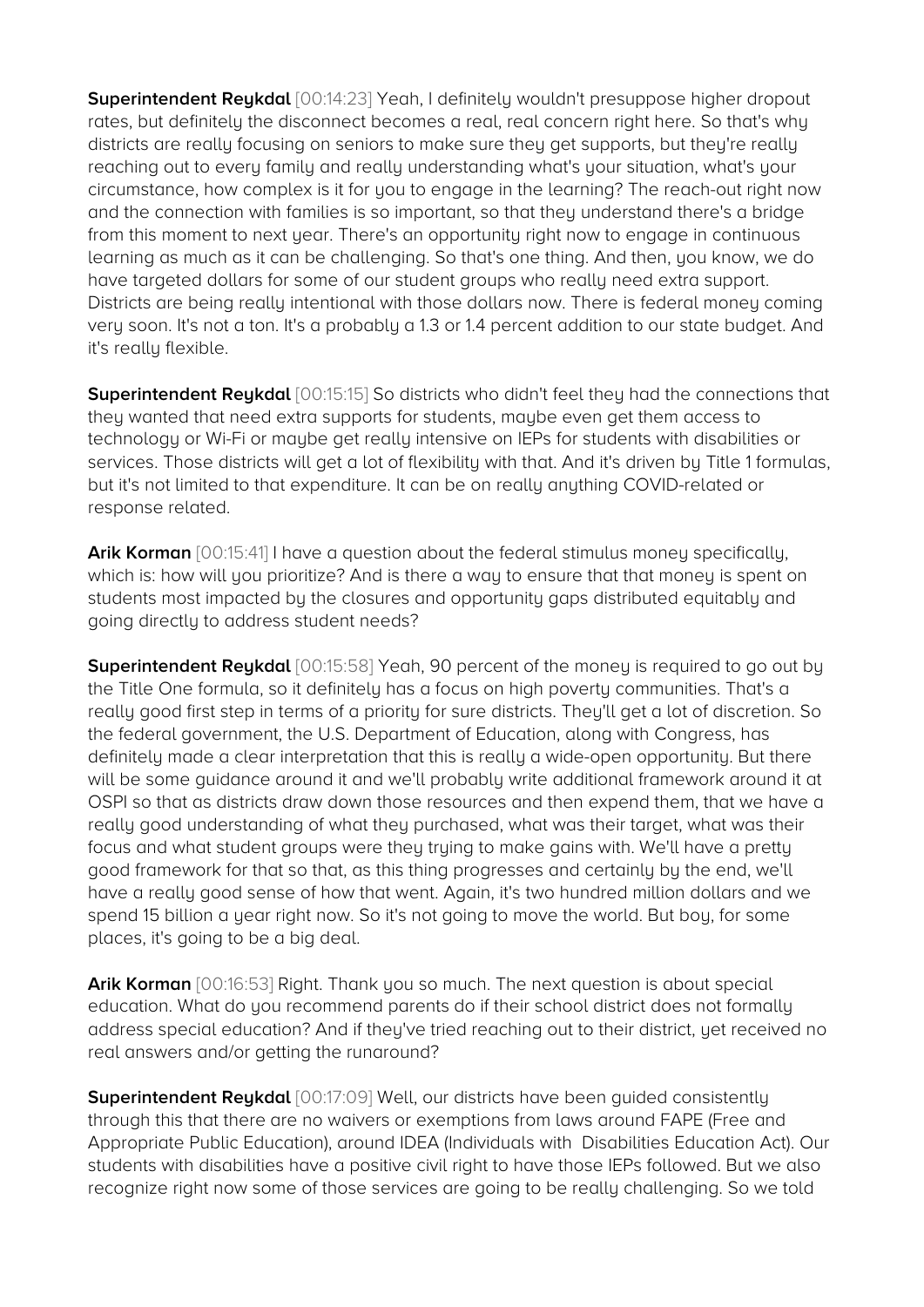districts to make sure they're following IEPs. They're engaging families in that. There are times when you need to revisit an IEP and, you know, really that's relationship. Those you who have been in this space, you know, its relationship with your district. And if you feel like you really needed a re-engagement on your IEP, I strongly encourage folks to reach out to their school district or building principal or leader. And then what we're telling districts is you really want to deliver those services. And we see some pretty cool stuff out there at a distance. But there are times where it's really challenging - both the connectivity side for families and access. And then sometimes the service that is needed isn't really conducive to an environment like this. So we've told districts you really have to document, document, document. Make sure that everything is accounted for in terms of the expectations of the IEP for both services and minutes, and that way you get relief dollars, additional state supports, and you get more time next year or over the summer. You can be really targeted in your supports for those students. This is one of those, again, with no easy answers. And a lot of people say, 'How can you make us or ensure us or guarantee us?" The state (education) office in all 50 states, nobody has that direct student, direct family role. This is through guidance to districts, and local school districts are the ones who deliver on this. So I really encourage that relationship.

**Arik Korman** [00:18:44] Thank you very much. The next question is about grading. I am struggling to understand how an A or incomplete where every student passing gets an A is different from Pass and Incomplete. It seems that admission officers will be devaluing these A's. Also, I'm interested to know what research and data was used to determine that Pass grades will harm students in admission since all students in the U.S. are in the same situation.

**Superintendent Reykdal** [00:19:10] Yeah, it's a really great question. So we grabbed data from around other states. We brought in Dr. Reeves, one of the experts in this space. We pulled together some real instructional leaders in our state, about 20 to 25 folks from around the state. A lot of educators and some building leaders and others. We understand that there are strengths and weaknesses to every plan. So what we were truing to do is make sure that the expectation for continuous learning was there. And we heard from a lot of students that they want to keep engaging our chance to improve. So the Pass left them without really much of an option and very little incentive. If you get an A, B, C, or D and everyone gets a Pass, I think Dr. Reeves and others had indicated that that's probably the least of the incentive systems for getting students to try to continue to engage and move forward. And part of the question I think for us was who doesn't have an incentive based on the system that you pick? And what we really wanted were students who are kind of on the bottom half of that grade scale, who may be getting the credit, but not really meeting standards to have the most push. And we think that districts who focus on a grading system and challenge each student probably gives us the best opportunity to target our energies with those students because they obviously want to do better. And they want to at least maintain momentum.

**Superintendent Reykdal** [00:20:33] Believe it or not, most students don't want an Incomplete. They don't necessarily want to have to reengage in the learning. So you've got to keep pushing them. But yeah, that's that. And then our scale, we just heard from enough districts that say give us some local opportunity to make decisions, though. So Seattle has selected an A or Incomplete scale. We don't think most districts are interested in that, but there's definitely some who are exploring it. And they make a very powerful argument about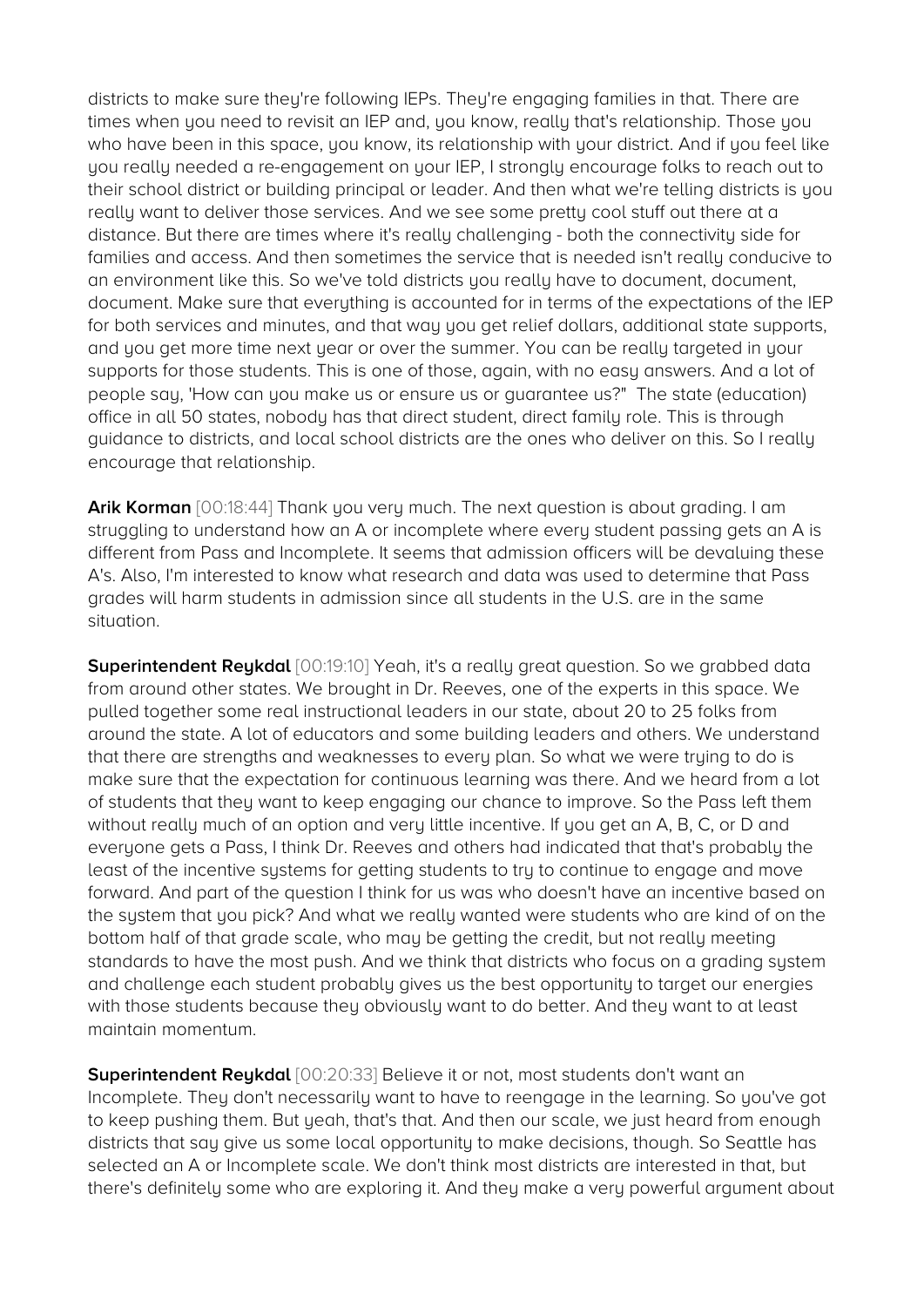equity, as the questioner points out here. Higher ed will have to just think about this time as a remarkably unique time anyways. And that's why they asked us for a notation on the transcript - universal transcript notation - just to make sure we all know this moment. And definitely there are folks who feel like, you know, giving everyone an A or lots of A's, if it's standards-based it's great, but we're not fully there on a standards-based system. So we heard from a lot of students who said, "Fine that that's an option, but don't make everyone do the A or Incomplete system because we find it hard to believe that students who are really accelerating and exceeding standards are at the exact same spot as students who are really struggling." And so very complex decisions, a lot of feedback from families and students. And we landed here as better guidance than just the Wild West, but it's not perfect.

**Arik Korman** [00:21:50] All right. Thank you very much. Next question is about reopening schools in the fall. Understanding that widely available vaccines probably won't be available in September, what plans are being made at the state level to prepare districts for safely reopening? I understand that each district is locally controlled. However, good leadership and a lot of transparency of what is ahead can help reluctant or overly optimistic districts begin to plan and respond now rather than later. For example, is the state considering changes to school density - more square feet per student? What about requiring a reduction to the number of students allowed in the classroom at one time? Can you share any policies that are being considered to promote and establish a safe reopening of schools in the fall? And I also got a question: will there be PPEs -personal protection equipment - for teachers or school staff that might be immuno-compromised or over 60?

**Superintendent Reykdal** [00:22:42] I'll start by saying there are no decisions. And the governor's office is working a lot with Department, Health and Centers for Disease Control and the University of Washington experts to obviously map out their projection for the virus and disease. You saw today in the news that New York is maybe starting to get an understanding of how many people have had it and perhaps built an antibody to it. And we don't know that yet in Washington. So the Governor's team, as we understand it, are really focused on test kits of any form, truing to understand the prevalence of the disease. That says a lot about the possibility of coming back in a safe way, but nobody thinks we're coming back and anything that doesn't still look like social distancing in a framework. So what are we already starting to think about? Everything you've just described in the question. What are alternating A/B schedules look like, and buildings to create that distance. People are talking about how a high school becomes an elementary school, so we focus the face-to-face time on our K-8 students who are probably least likely to have success online. And they're doing a lot of the early literacy and early numeracy building blocks and really focused time, face-time, with them and our students with disabilities and have more of our high school students focus on the distance technology. There are people thinking about unbelievable schedules and that will all sort of feed both emergency management's thinking on the Governor's thinking and ultimately as they make some decisions on our re-open. We will have a framework in place and hopefully a menu for school districts, but part of it is geography. If you don't have the same density of people, you may have a bigger opportunity. Part of it is size. If you're a school, an entire school of one hundred students in rural Washington, that's very different than a two thousand person high school for your opportunity. So we've given the Governor a lot of variables focused on the learning and the education system. He's thinking big picture about disease and safety and those will come together.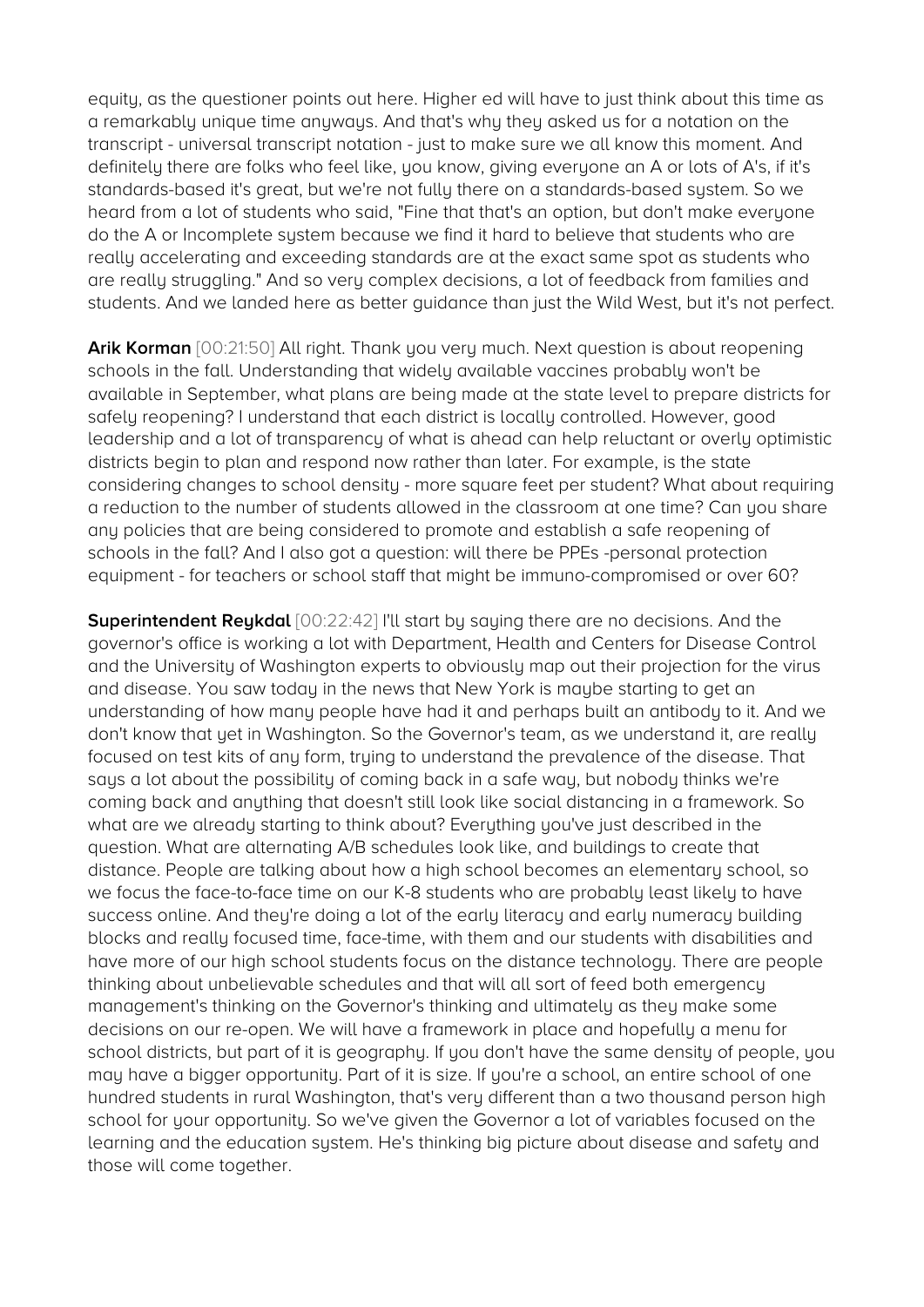**Superintendent Reykdal** [00:24:37] As far as timing goes, we understand they want to spend a lot of time in May bringing in quite literally a million or more test kits and doing a significant effort here to understand where we sit in the state of Washington with respect to the prevalence of virus. And then they are hoping, they are telling us that is their goal, to give us some real guidance by early June about our September restart. That's about the best they think they can do right now. And we're just in an unknown time. So there's no certainty about it and there's no decisions right now. But all of those variables are starting to come into play.

**Arik Korman** [00:25:13] Thank you so much. The next question is about enrollment. Is OSP tracking the rate of students who are transferring to virtual public schools? If so, can you describe this trend? And do you have any suggestions for schools trying to determine their budgets based on enrollment?

**Superintendent Reykdal** [00:25:30] Yeah. So there's a two-stage process here. When a student officially moves to an online virtual program or virtual academy, there is a process where they disenroll, if you will, from their home district and they reenroll on the other. Normally, that's a pretty straightforward process. And we can see that our data systems and we definitely think statewide out of a million kids that they're several hundred who have done that, but not a huge volume. What's little less known as some of those programs have said, you know, you don't have to disenroll right now. We want to give you any opportunity. It's possible. So we know there are probably hundreds of students who are still enrolled in their district, maybe getting some guidance and coaching and support from their teachers, but they're also jumped over and try to pick up a class here and there. That's a little less known to us. And we're trying to map that out right now. I've heard from every sector who's worried about this. The public (schools) say we're going to lose students. The privates just said, "Hey, we're a tuition pay system. And we're afraid those students will either, you know, jump to the publics or because of cost or family income/loss of wages, that they'll make the leap." And we've heard the charter sector say, gosh, this is a really tough time. And although we're smaller and a little more intimate in terms of our abilitu to deliver that, they'll be concerned. So it's one of those deals where there's a lot of speculation. So far, the data does not appear to be a big transformation yet, but we're going to learn a lot more about that as the spring completes and everyone understands where they are.

**Arik Korman** [00:26:54] Great. Thank you. The next question is about childcare. How do we find out where childcare is available? Are there restrictions on who can use childcare? And are daycares allowed to stay open for non-essential workers?

**Superintendent Reykdal** [00:27:06] Yeah. This is a rule for the DCYF - Department of Children, Youth, and Families - and they are really the state agency in charge of traditional child care, birth-to-five. They're getting a slightly expanded role in that because we're transferring some resources to them for birth to two supports, particularly for students who are already identified with the disability at that age. And so they've got a big scope here. I understand they've got some mapping systems available to them and we may have those I'll have our team check with you and then get something to you for distribution that allows people to know those opportunities. It's tough. We are pretty well convinced that a lot of small businesses, if you will, that are child care providers birth-to-five in community and in neighborhoods are really struggling, partly because social distancing orders and the real complexity of doing that, and partly because a lot of people are at home right now. With the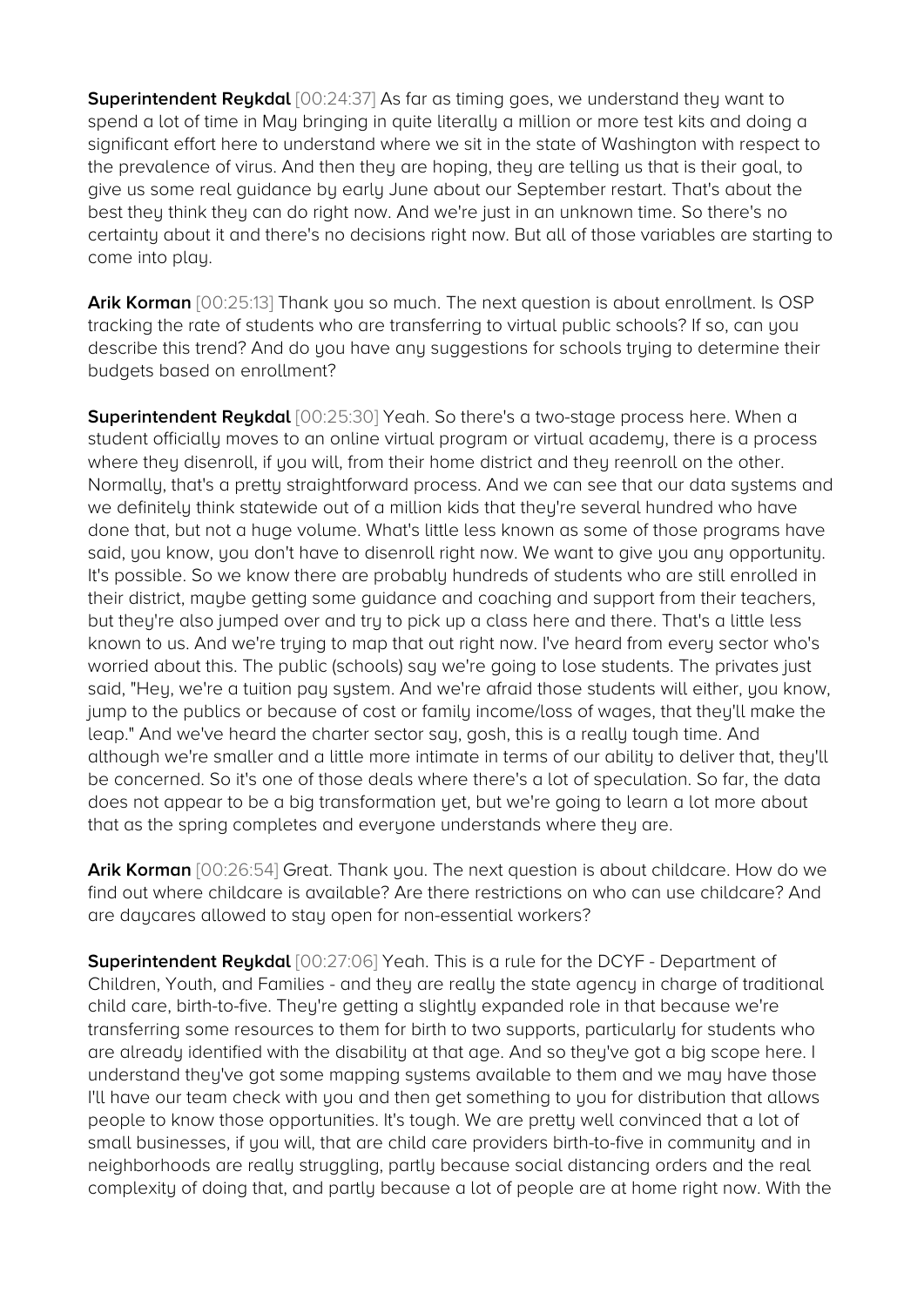stay at home order and the need to do that, a lot of people are at home and then they don't want to pay for childcare. So we think coming out of this, the 5000 slots that our schools have provided will be an important intermediate step. Remember, those were just health care workers. They were first responders and people in the food supply chain. Mostly grocery workers and pharmacy. Pretty narrow opportunity for that 5-year-old or say middleschooler or that we provided and we'll probably as we reopen, that will normalize a little bit. I think the bigger worry that I have and DCYF and others have is that when families of birthto-five age kids want their child care option, they're going to go to that private marketplace and find out that a lot of those folks aren't open right now or their startup will be a real struggle. So this is why you've seen energy in Congress to say, "Hey, treat these folks like small businesses and get them the resources that they need. Don't let that money go to places that don't need it as much as these small folks." And so I'm worried about it. It's not a scope that's in my world. But I worry a lot about it as a human being, as a Washingtonian, as somebody in the public sector. We have got to figure out with the legislature how to shore up birth-to-five in particular as we come out of this thing.

Arik Korman [00:29:11] Great. Thank you so much. The next question I have is about elementary school grading. I am an elementary school principal. What are the end-of-year expectations for elementary school? What is required of parents? Since standards aren't going to change, and given that we have standards-based grading, what should we tell parents? Will there be a big asterisk at the end of the year?

**Superintendent Reykdal** [00:29:32] Our guidance to districts on K-8 as long as the middle school credit their students is not high school level coursework, but the regular K-8 coursework for students. We've said to districts, "Maintain your current policies in terms of how you want to grade, how you want to evaluate work." We've told everybody though, we're just not going to have a normal environment here. It is not six hours a day in front of a certificated teacher and maybe a paraeducator doing the intensive work. It just can't happen. Those educators are watching out for their own kids. They've got their own family challenges. So they're creating learning opportunities. But it's not the same. So if you think about it that way, it's about not covering every chapter and every lesson that you always wanted. It's about what are the really important standards, the really important building blocks that allow the student to be successful at the next level. That's what we've guided folks to. And we're seeing some pretty cool stuff out there where they're thinking like, "I've got second graders and I know what they need for numeracy and I know what the thirdgrade teacher expects of them when they come in." It's just a real important building blocks to build on in math or say, reading. That's the focus - actually less is more right now. Be really focused on standards - it's not about volumes of homework or worksheets. And whatever evaluation systems they have been using in K-8, they can continue to use. But our general expectation is we're gonna move students forward. We're gonna move them forward, and then we're going to figure out strategies at every building level over the next year or two to really make sure that students get backfilled with anything that looks like it came up short.

Arik Korman  $[00:30:59]$  Okay great. I've got three questions coming up on student supports. The first one is: what provisions are being made to support parents in building skills to support the learning happening in their homes now? Is there any consideration being given to training for parents to be able to understand their student's needs and utilizing technology? For example, how to use Microsoft Teams, Google Classroom, Zoom, etc.?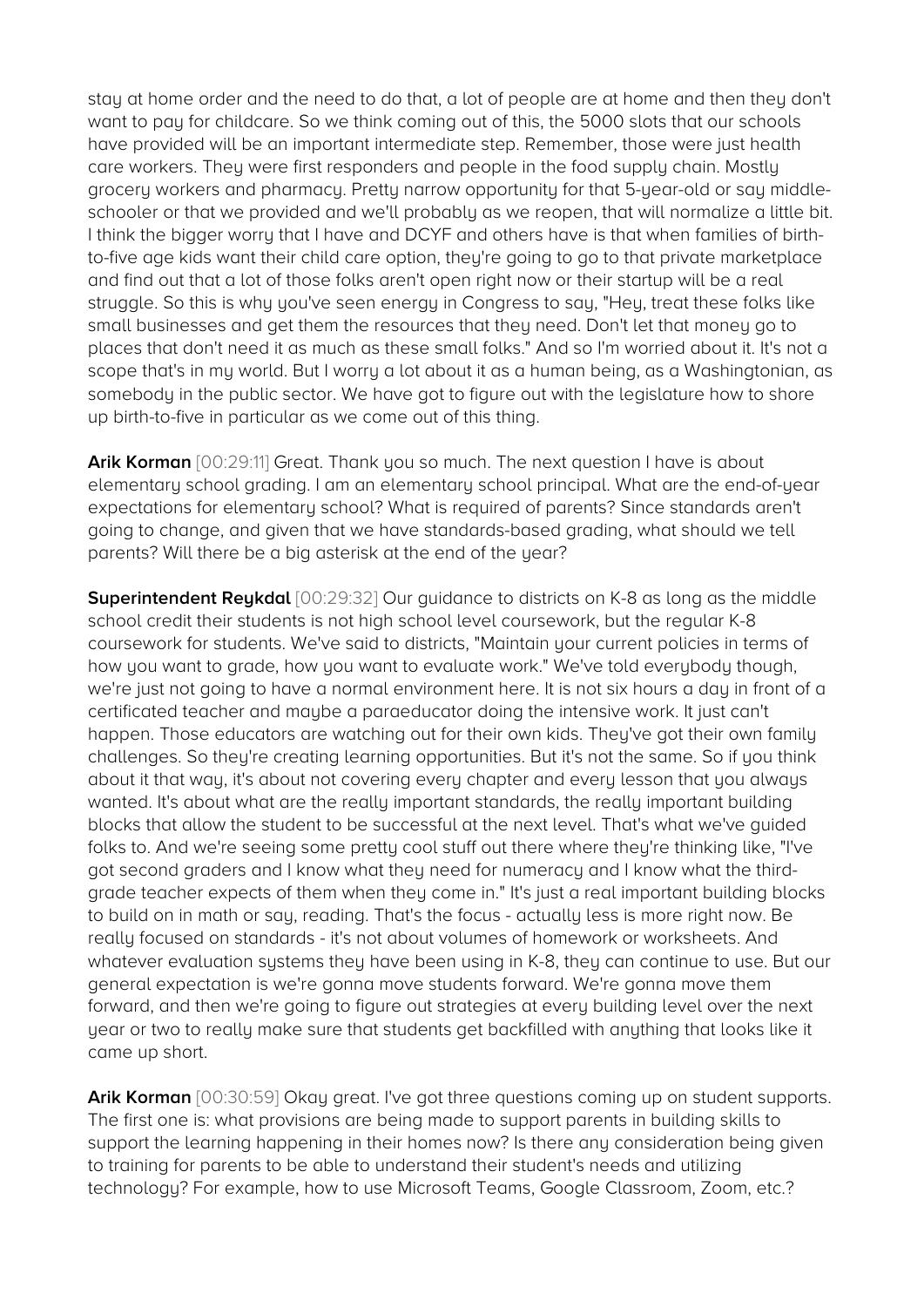**Superintendent Reykdal** [00:31:23] We see a little bit out there. Obviously, our state is a local system that's deploying various models. And Teams is one, Google classroom, of course, Canvas, and others. So we definitely see some really cool stuff out there, but it's really district by district, as all of our deployment generally is. Some of it is very focused on families. But more so right now, it's focused on a lot of the professionals who they too need to get up to speed on actually teaching at a distance. Our students need some support and capacity. But let's be honest, our students have been sort of twiddling their thumbs, in some cases saying, "Come on, adults, catch up with us here" - whether it's their parents or their teachers. They've been engaged in a lot of these platforms for a while. So I do see some good stuff out there. There's obviously an expectation there, but the systemic supports for that in Washington and in most states is pretty thin, partly because we didn't think we'd be in this moment, right. No state was prepared for this. Generally parent outreach and parent engagement involves how to support your student in a traditional model, how English language learners families can get additional access to supports. A lot of that has historically been around families with students with disabilities. How can they support that work? But a large scale 2 million person - we have 2 million parents and guardians in the state - getting professional learning to them right now for this thing that's got eight weeks left. It is not likely to happen at scale, but there are districts doing some pretty good stuff with it.

**Arik Korman** [00:32:48] Got it. And then another question is about English language learners. And the question is, what are your agency's plans to ensure that families who speak languages other than English have access to the resources and guidance you and districts are providing? Is there going to be a timeline on translating OSPI materials and accountability to ensure that districts are translating theirs?

**Superintendent Reykdal** [00:33:10] Yeah, so our EL office - migrant bilingual office - has put together a guidance that just went out to districts here, or maybe it's set to go out here in the next day or two. The expectation has not changed. Districts have always had a responsibility to provide resources, materials in multiple languages and to meet families and students where they are. Spanish obviously dominates in this state, but there are nine or 10 other languages of significance that really make up the bulk of all of the other languages by volume of students. But if we just found any student of a different language, there'd be more than 200 around the state. So our expectation is that that work continues. It's harder now, of course, because their folks are at a distance. So getting districts over this time period to catch up and do more of that work is hard for them. We definitely see it in our office. We've turned all of our videos, for example, that I produce each week. We caption those in Spanish the minute we release them. Those are available in Spanish at least. And we're doing a little more of that. We are working with some organizations that can take our guidance and put it in multiple languages. And we're likely to use some of our federal emergency money to use community-based organizations as contractors to translate more of our guidance. So at least from the state level, parents and families with multiple languages at least understand where we're going. District by district they have very different experiences with this. The expectation is there in the federal and state program expectations and we haven't released them from that responsibility. They really need to be doing the translation as appropriate.

**Arik Korman** [00:34:41] And one quick follow-up says, one of the problems talking about equity is the fact that many families, mostly immigrants, are not getting the information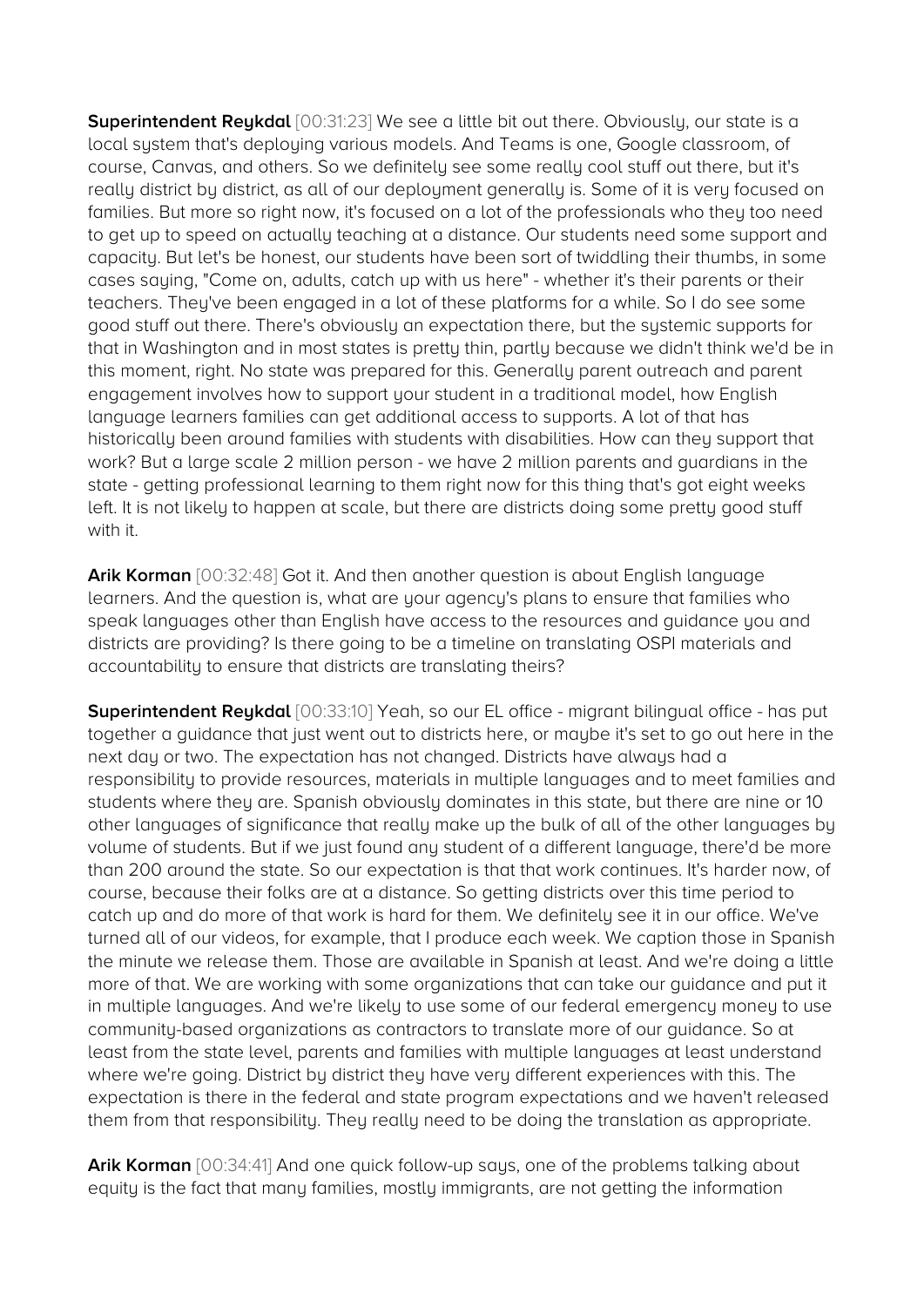because the main way that districts are sending out the info is by email and that many families are not familiar with email. Is there a chance that text communications could be used?

**Superintendent Reykdal** [00:34:59] It definitely is a district by district choice. We've never mandated, you know, the modality of this. But what we have observed are districts getting really creative because the email isn't always the best. And honestly, there's a generation of younger parents right now - email is really not their thing. And so they prefer other modalities. And so text messages we see obviously districts trying to maintain their websites. There's a lot of messaging services that get used to sort of blast services as well. And then, of course, we still have a lot of districts delivering in multiple languages homework packets via their bus routes while they're delivering food and nutritional services. So we've seen districts say, "Hey, we probably can't get to a lot of families with any electronic modality. And instead, we're going to stick with paper here. They copy homework, they copy messages to families. Again, that's generally in English and Spanish through parts of eastern Washington and some other parts of western Washington. So districts are trying to be as creative as they can. That's my observation. But honestly, I think the inequities we saw in the system four months ago are the same inequities that we see now. Some problems are being solved and other ones, via the distance challenge, are exacerbated. And this puts a big shining light on the system.

**Superintendent Reykdal** [00:36:11] What I've told a lot of folks that I work with statewide is, "Let us never miss this moment." You think of distance technology right now as this big gap we have to close with devices and hotspots, and that's important and that's good. But three months ago, you were asking students to do High School and Beyond Plans electronically. Sometimes they are only allowed to submit homework and papers electronically. You definitely if you want them to check on grades and monitor progress with families engaged in that activity at home, that's an electronic connection. We had connectivity expectations of families well before this. And it was creating an inequitable opportunity even before we identified it. Tech is not really a basic ed thing is you imagine. But I've challenged everyone in our state now to think about access as a utility. And I would encourage you to think about that broadly, right? There are some utilities that are public. There are some utilities that are quasi-private and regulated. And then there are some things that are very private. We use the private sector to buy textbooks. You know, government doesn't produce textbooks. But we don't make families purchase them. We have a basic ed system that says we are going to provide your learning materials when you're in our classrooms. We have to have universal connectivity. It is the Washington challenge over the next five years. We should be obsessed with this. I'll just give you one last metric on it. Four hundred thousand free reduced-price lunch families. There are services out there to get you twenty-five, three speeds, Wi-Fi. A direct line in your home where that's possible for \$10 dollars a month. Right? So for four million dollars a month, the state can ensure access to almost every free or reduced-price lunch family in the state. For four million dollars a month. So fifty million dollars a year on a \$15 billion dollar budget is very reasonable to create that expectation. And I think we should be the first state in the country that guarantees as a basic education right that every single family is connected. It would go a long ways.

**Arik Korman** [00:38:07] Great. Thank you very much. Last question that we have time for today is about mental health. As you know, students and families are facing a lot of anxiety and other mental health stress. What can schools do to help with this when school is in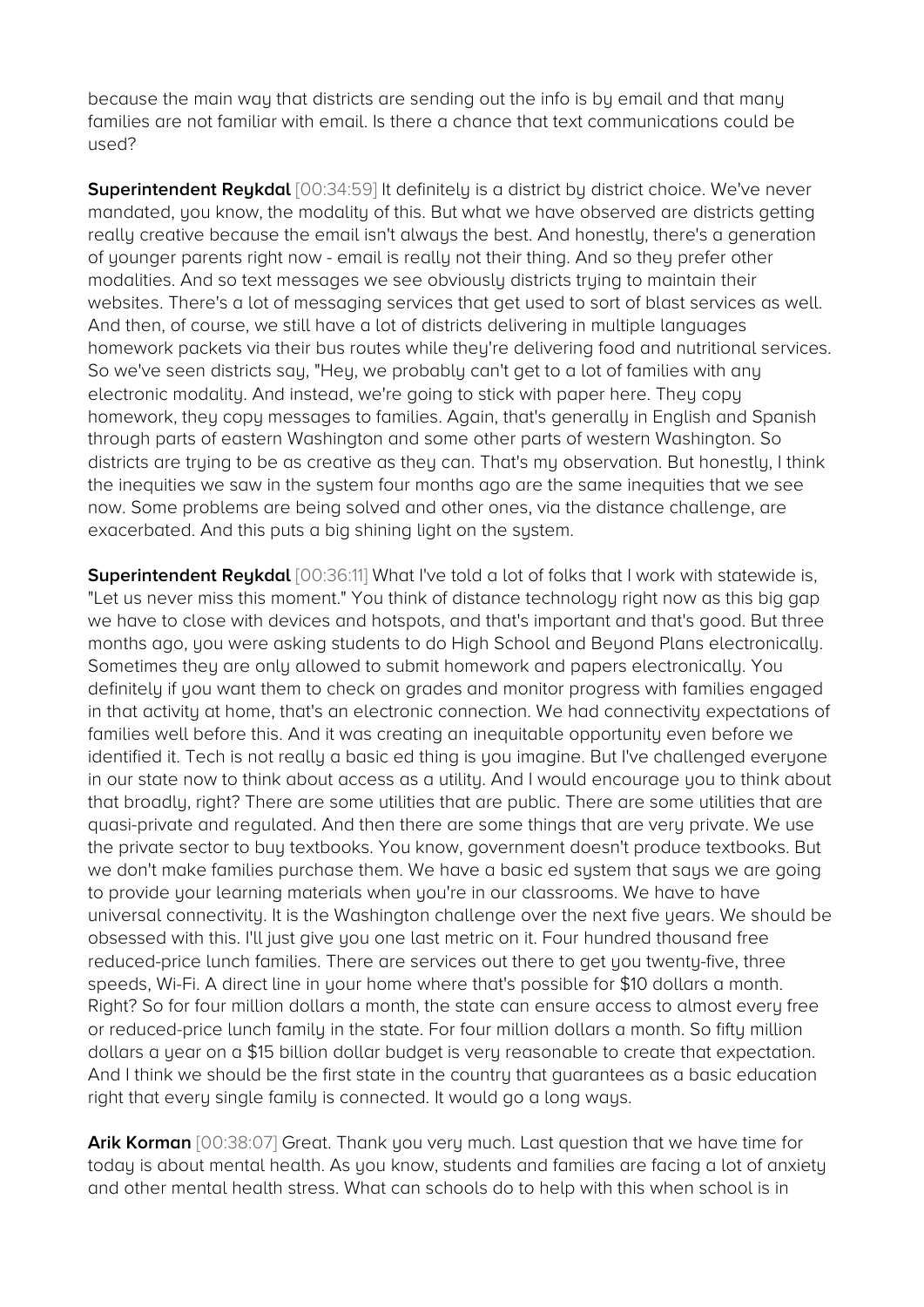transition back to the September school year? And what is your transition plan to respond to these issues? What kinds of social, emotional supports and other mental health supports can students look for at this time?

**Superintendent Reykdal** [00:38:35] Yeah, I think I observed districts doing two things right now. They built continuous learning plans again with some limitations on accessibility. But they are thinking about ways for the learning to continue. And many of them now are already starting to plan their way back to the fall to say this is more than just making sure that there's content in front of students and that we're, you know, safely distancing ourselves. There is a big mental health and SEL component to this. And districts are working on what that looks like. Is it more intensive supports as students transition back? So more orientation, more engagement beforehand? How much evaluation of student mental health needs to be done? And then districts are thinking about how they transition resources to be stronger on the mental health side and the social-emotional side. Local control, local determination. Again, they are balancing their current resources. How much sort of federal CARES Act money will they get to do some of this work? But there is honestly a growing worry too about future budgets. Right? This is going to have a huge impact on our state budget and we're going to work really hard to protect all those resources. The vast bulk of them are basic ed and the Supreme Court has been really clear. You cannot cut basic ed for a budget purpose. There has to be a research basis to it. So we think we're in a really good position to strongly defend all the gains that we have made in K-12 investments. And a lot of those gains in the last couple years have been more mental health supports, socialemotional supports, and whole child supports. So not just content areas, but the things that make learning possible. And we're gonna do everything we can to protect those. It'll be really, really important. And I will always, always, always remind people we're still a state with 17 percent of our money that comes from local levies. It's way down from where it used to be in terms of dependence. But we still need levies. A lot of those extra supports are funded through those programs. So if you've got levies coming up or you got them in the next year, don't ever think that those aren't critical. Because they are.

**Arik Korman** [00:40:35] Thank you so much, Superintendent Reykdal. I know you've got to go. We got hundreds, literally hundreds of great questions for you today. If families did not get their questions answered or if educators did not, is there a way they can reach out to you to ask those questions that weren't answered today?

**Superintendent Reukdal** [00:40:51] Yeah. So right on our OSPI website, some of the very first stuff you see is my office on that website and there's a Superintendent inbox. I'd encourage people to go to OSPI - the front of our webpage here. I'm looking at (Communications Director) Katy, www.K12.wa.us. This is a little debate in our office because I never understand why there's a US in there. It's K12.wa.us. They can go there and there's a Superintendent's inbox. We've done this through this process. Really invite people to not just ask questions. Right? I'm always the teacher. And I always told my students that a concern or frustration without a solution isn't a team. So definitely ask hard questions and definitely raise good points. And if you have an idea or a solution for it, put that in your message as well, because it goes right to our executive leadership team table. Say, what do you think about this? I mean, we've had people give us extraordinary concepts, sometimes possible and sometimes not. But we bring that to the table to say this is a really interesting idea that came from Aberdeen or Seattle or Spokane. A parent or student says, "What if we tried this thing?" And it kind of shapes the way we think about what's possible. And as we transition,